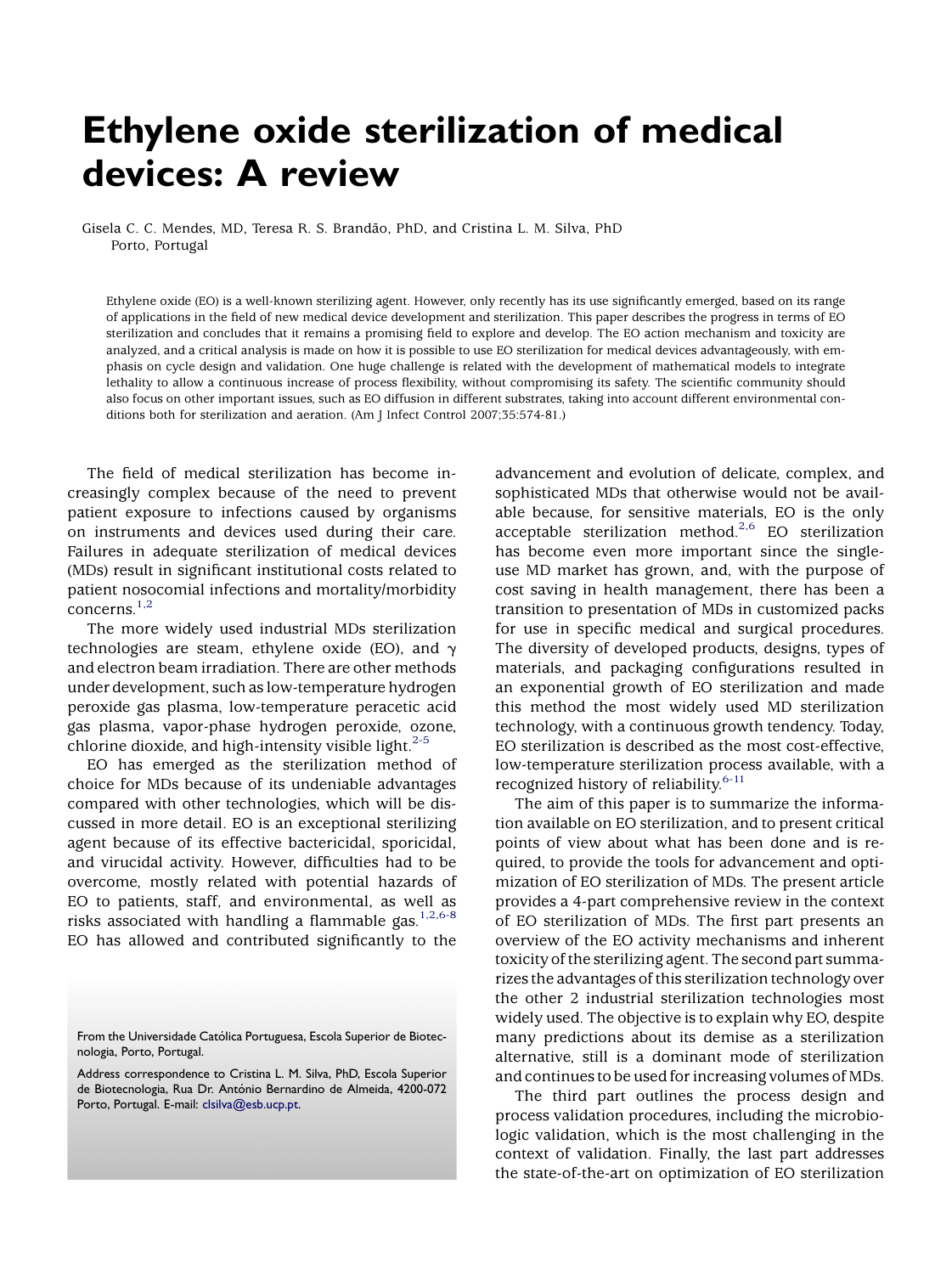conditions. Recently updated and very promising issues, such as parametric release, lethality, and EO diffusion modelling, are discussed.

## EO STERILIZATION MECHANISM AND TOXICITY

#### EO sterilization mechanism

The EO high reactivity, as expressed by the high energy of its exergonic combustion reaction, in combination with its high diffusivity, is of major importance for the inactivation of microorganisms.<sup>[12,13](#page-6-0)</sup> EO is a direct alkylating agent that does not require metabolic activation, and its microbiologic inactivation properties are considered to be the result of its powerful alkylation reaction with cellular constituents of organisms, such as nucleic acid and functional proteins, including enzymes, which leads to consequent denaturation.

The addition of alkyl groups to proteins, DNA, and RNA in microorganisms by binding to the sulfhydryl and hydroxyl, amino, and carboxyl groups, prevents normal cellular metabolism and ability to reproduce, which render affected microbes nonviable.<sup>[1,12,14-17](#page-6-0)</sup> These chemical moieties are not present in most of the MDs composition; therefore, exposure to EO does not cause them similar structural changes.<sup>[5,18](#page-6-0)</sup>

## EO toxicity

Taking into account the previously described EO sterilization action mechanism, it is easy to understand EO toxicity as a chemical agent and potential related problems with employee, patient, and environmental safety.

#### EO toxicity in the workplace

The ability of a chemical to serve as an alkylating agent, and to cause mutations in a variety of biologic test systems, is widely accepted as an indicator that the chemical may have carcinogenic potential. Both alkylation and mutagenicity potential have been dem-onstrated for EO.<sup>[19,20](#page-6-0)</sup>

However, nowadays, EO can be used safely, with minimal personal risk of chemical hazardous exposure, by following recommended practices and meeting current Occupational Safety and Health Administration EO regulations.<sup>9</sup> Despite the discussions about EO potential risk, this sterilant is being used with greater frequency, especially because of investments made on equipment that have dramatically improved the efficiency of the process and make it possible to meet concerns over worker exposure. The process equipment of modern plants generally consists of tightly closed, highly automated, and controlled systems. $1,2,7,21$ 

## EO toxicity in sterilized MDs: control of residues

In addition to the problems associated with EO toxicity in the workplace, it is also important to take into consideration the EO and its secondary product residuals and toxicity on sterilized MDs. EO and some of its derivates, such as ethylene chlorohydrin, which appears when chloride ions are present, and ethylene glycol, formed by EO reaction with water, are toxic residues.<sup>14,22-24</sup>

Taking into consideration the diversity of MDs sterilized with EO, and the potential undesirable effect on patient health, residue control is required. The accurate determination of residues is also critical for the development of reliable risk assessment data used by toxicologists, epidemiologists, MD manufacturers, and regulatory bodies.<sup>[25](#page-6-0)</sup>

The series of standards governing the biologic testing of MDs include the International Organization for Standardization (ISO) 10993-7 (Biological Evaluation of MDs—Ethylene Oxide Sterilization Residuals), which specifies the allowable limits of EO and ethylene chlorohydrin by categorization of products based on examination of toxicologic risk of the residue to the patient, according to the length of the time the patient is likely to be exposed to the device.<sup>[26](#page-6-0)</sup>

Just as EO diffusivity has been a well-studied field, so, then, MD design, including the selection of materials that will follow EO sterilization, can be done in a similar logical way. Moreover, investigations about the efficacy of different aeration methods are required.

Different aeration technologies have been reported, such as pulsed vacuums postprocess and heat addition, steam addition, and removal, as well as combinations of different gases and pressure set points and newer developments, such as microwave desorption. Despite the major interest on this issue, there are no recently published studies about efficiency comparisons for the different aeration technologies. $27$ 

## EO STERILIZATION AND ITS SPECIFIC ADVANTAGES

The compatibility of EO with a wide range of materials and its chemical molecule penetration properties in not so aggressive environments, compared with dry heat or steam, made EO sterilization the most suitable process for the majority of heat- and/or moisture-sensitive medical products.<sup>[20,28](#page-6-0)</sup>

The effectiveness of EO sterilization, coupled with the flexibility of the process allowed by the large number of possible control variables, represents some of the advantages of this method.<sup>[1,7-10,12,18](#page-6-0)</sup> Taking into consideration the thermal or moisture sensitivity of the specific material, the parameters of the EO cycle can be adjusted to preserve the integrity of the device.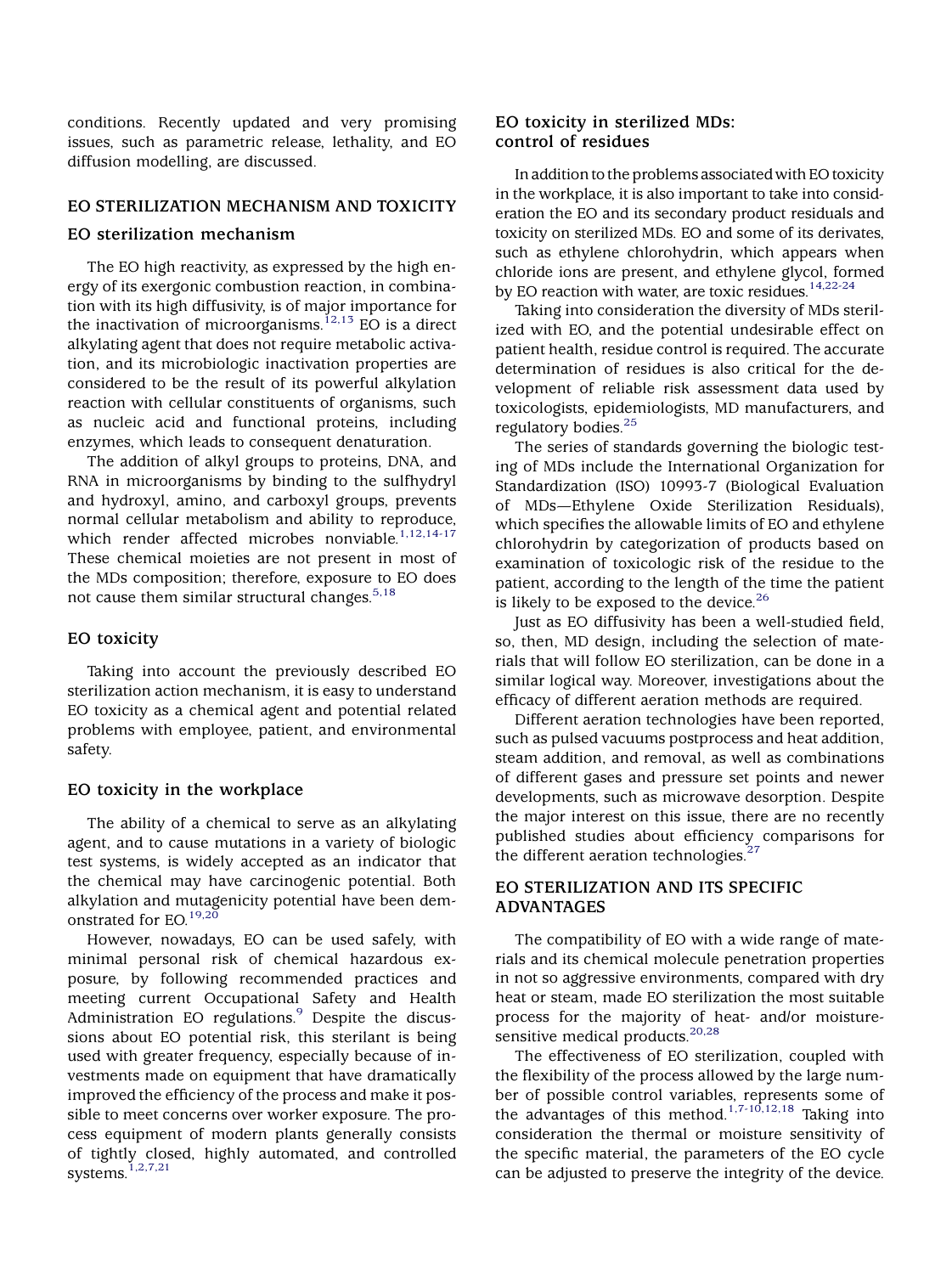Steam and  $\gamma$  irradiation sterilization frequently cause polymers degradation and changes in physical or mechanical properties, which can be detrimental for intended performance. $29-31$  Many MDs are composed of heat-sensitive materials. Regarding  $\gamma$  irradiation, generation of free radicals through hemolytic bond cleavage occurs because <sup>60</sup>Co sources supply 1.17 and 1.33 MeV photon energies, which correspond to 5 orders of magnitude larger than the average energy of a chemical bond.[28,32-36](#page-6-0)

The opinion of some sterilization specialists on new developments in the MDs sterilization techniques that use oxidizing agents such as hydrogen peroxide, ozone, peracetic acid, and chlorine dioxide is that limited development will occur because of inherent adverse effects on material properties.<sup>[4](#page-6-0)</sup>

## FROM PROCESS DESIGN TO MARKET RELEASE OF EO STERILIZED MD

Process design includes the planning of the physical parameter conditions (such as temperature, humidity, and EO concentration) of a sterilization process, taking into consideration the limitations imposed by the product, the sterile barrier packaging, and the equipment. $37$  The efficiency and profitability of the process, the personnel safety, and the equipment integrity as well as the well-being of the end user of EO-sterilized MDs are all directly related to the cycle design. Regarding efficiency, the influence of each of the EO sterilization process parameters on reaction kinetics should be considered when a cycle design is being conducted. Modelling of accumulated lethality and EO diffusion kinetics are 2 important issues that will be further discussed in more detail.

The sterilization process must consistently assure that all critical process parameters are delivered within the load, to a degree that assures the required sterility assurance level, without causing any deleterious effect on product and its sterile barrier package functionality and safety.[37-39](#page-7-0) These activities are part of the process validation, which includes physical and microbiologic performance qualifications.

The release of the MDs to the market is done according to the process specifications defined during validation. There are 2 methodologies for market release of MDs: conventional and parametric. The conventional traditional method of release requires that the process parameters are within the validated tolerance and that the biologic indicators (BIs) exposed to the sterilization process are inactivated. On the other hand, parametric market release relies solely on the recording and evaluation of the process parameters because the equipment potentialities are enough to evaluate the impact of process parameters on microbiologic inactivation.<sup>[39](#page-7-0)</sup>

Parametric release is still a very challenging topic and will be further discussed in more detail. A well-structured process design, its rigorous validation, and strict and efficient control of the sterilization cycle parameters are the key principles for the safe and efficacious release of the MDs to the market.

### Process design

Investigation of all process variables impact is mandatory for reaching a well-structured EO sterilization process. Furthermore, considerations about product compatibility together with optimization of the sterilization process should be undertaken.

The lethality of EO sterilization depends on the following 4 process parameters: (1) EO concentration, (2) exposure time, (3) temperature, and (4) humid-ity.<sup>[1,10,37,40](#page-6-0)</sup> The increase of EO concentration within certain limits results in extended microbial inactivation and exposure time decrease.<sup>[1,10](#page-6-0)</sup> Heider et al<sup>40</sup> found a first-order kinetics behavior across the entire concentration range, from 50 to 1200 mg/L. In the past, concentrations of EO up to 1200 mg/L were common, whereas, today, EO concentrations of even less than 300 mg/L are being used.[5,40](#page-6-0) A progressive decrease of EO concentration levels have been verified, which results in shorter aeration periods after sterilization and additional environmental, health, and safety benefits.

Temperature is an extremely important parameter affecting microbial lethality.<sup>[40,41](#page-7-0)</sup> [Table 1](#page-3-0) presents published  $Q_{10}$  and related z-values. A consensus seems to have involved a  $Q_{10}$  value of 2, which means that a 10°C change would affect lethality by a factor of 2.

Environmental humidity appears to be another critical variable; however, there were always differing opinions about the required optimum relative humidity  $(RH).$ <sup>[13,42,43](#page-6-0)</sup> Most of the recent studies indicate that, within the limits of 30% to 90%, the RH does not influence lethality. Sterilization efficacy decreases markedly below 30% and above 90% because RH is critical for the EO diffusivity into devices and microbes.<sup>[10,13,41](#page-6-0)</sup> Heider et al $^{40}$  $^{40}$  $^{40}$  found a correlation between the reaction kinetics rate and the RH in the 10% to 60% range, whereas no further changes were observed at higher levels. According to this, it is recommended to ensure a RH of more than 60% so that the effectiveness of the sterilization process is not compromised. Although, nowadays, it is considered that the RH effect is constant if the parameter is within the limits of 30% to 90%, additional studies should be further performed to assure the true veracity of this information.<sup>[10](#page-6-0)</sup>

Besides the EO sterilization process parameters influence on process design, other variables, such as natural bioburden, device/package properties, load density, and configuration in which the specific MD is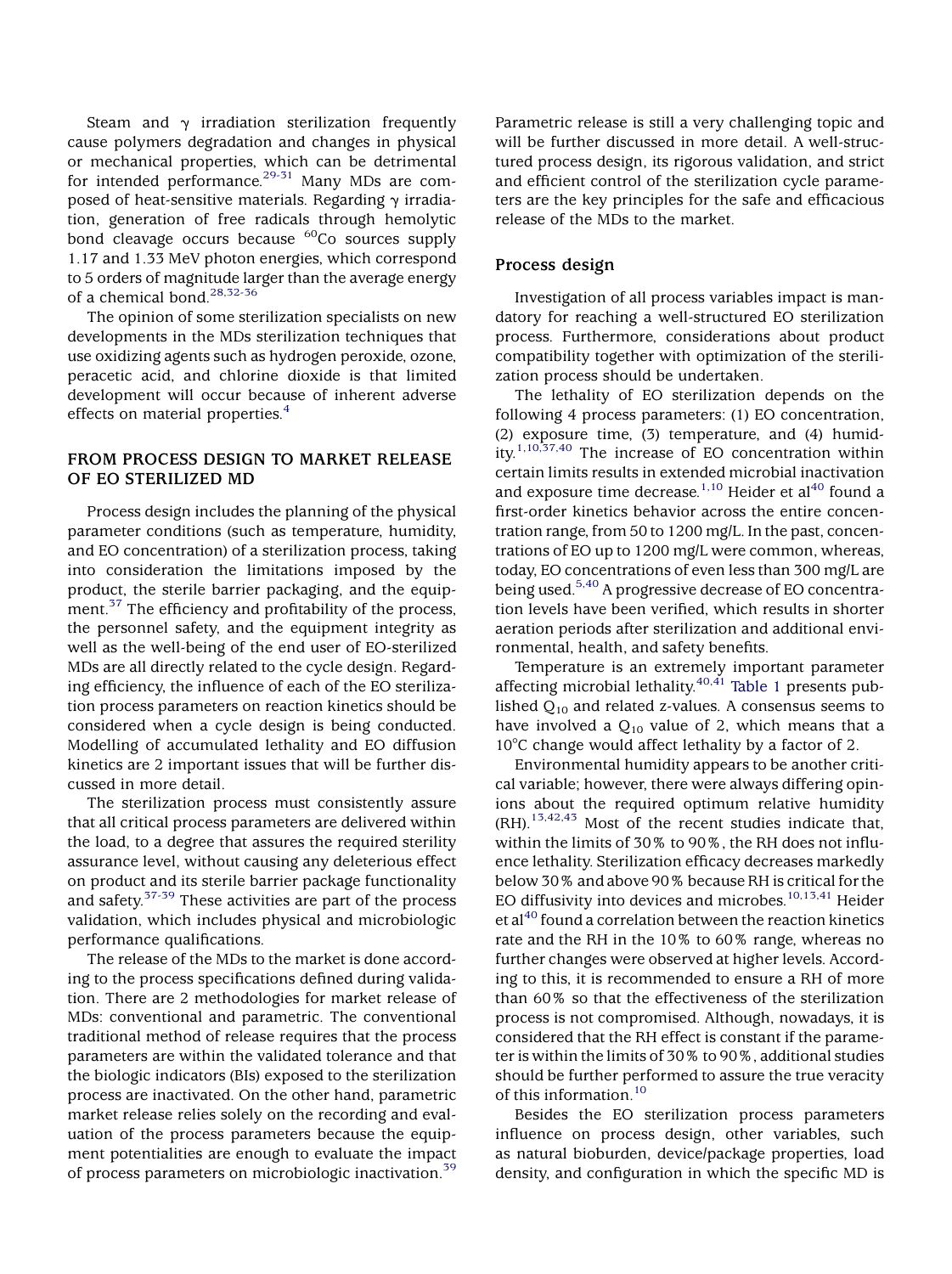<span id="page-3-0"></span>**Table 1.** Effect of temperature on EO inactivation- $Q_{10}$ and related z-values

| Reference                                 | $Q_{10}$ | z-value $(^{\circ}C)*$ |
|-------------------------------------------|----------|------------------------|
| Ernest <sup>55</sup>                      | 1.8      | 39.2                   |
| Plug et al <sup>56</sup>                  | 1.90     | 36.0                   |
| Bruch <sup>57</sup> and Lui <sup>58</sup> | 2.19     | 29.4                   |
| Phillips and Miller <sup>13</sup>         | 2.21     | 29.0                   |

 $*_{Z} = \frac{10^{\circ}C}{\log Q_{10}}$ .

included for sterilization, should be considered. Within the device/package properties, the raw material composition, materials diffusion properties, sensitivity to both negative and positive pressure changes, and maximum allowed heat and moisture as well as chemical tolerance to EO should be analyzed. $10,40,41$ 

#### Process validation

The validation of EO sterilization processes, which includes physical and microbiologic performance qualification, is described in detail in  $ISO<sup>44</sup>$  $ISO<sup>44</sup>$  $ISO<sup>44</sup>$  11135 and European Norm  $(EN)^{45}$  $(EN)^{45}$  $(EN)^{45}$  550. However, none of these norms include guidance for the selection of a sterilization process challenge device to be used as representative worst case matrix. Manufacturing conditions, construction materials, and product design, including materials geometric variability and packaging characteristics, are among the factors that need to be considered. However, the way to relate all these variables is a great challenge for the sterilization specialist. The physical performance qualification allows the verification of the cycle reproducibility, as well as evaluation of the cycle impact on the product, packaging function-ality, and safety.<sup>[39](#page-7-0)</sup>

The purpose of microbiologic validation is to assess the microbiologic lethality of the sterilization pro-cess.<sup>[38,46](#page-7-0)</sup> The above referred international and European norms provide different approaches for carrying out microbiologic performance qualification and will be described in more detail.<sup>[44,45](#page-7-0)</sup>

#### Microbiologic validation

There are 3 microbiologic approaches for process definition, which are by decreasing order of utilization:

- Overkill method;
- combined biologic indicator/bioburden method; and
- bioburden method.

The overkill approach uses BI data to assess the microbial inactivation rate for a given process. The process definition based on ''Combined biological indicator (BI)/bioburden method'' defines the treatment extent required to achieve the specified sterility

assurance level from knowledge of the BIs inactivation and of the product bioburden population to be sterilized. The ''Bioburden method'' is a process definition based on inactivation of the microbial population in its natural state.<sup>[47](#page-7-0)</sup>

The overkill method is applicable as long as the combination of population  $(10^6$  microorganisms of Bacillus subtilis niger, reclassified in 2001 by Fritze and Rudiger<sup>[48](#page-7-0)</sup> as Bacillus atrophaeus) and resistance of the BI, expressed as D-value, exceeds that of the product bioburden. The sterilization process definition based on this approach is often conservative because necessary sterilization cycle parameters are significantly higher than those required to kill product bioburden. Cycle lethality determination can be obtained from the half-cycle method, which consists of determining the minimum time of exposure at which there are no survivors from tested BIs. According to this method, at least a 6-log reduction in population of microorganisms is demonstrated for the BI organism in the half cycle. Using the same process parameters, except exposure time, full sterilization cycle achieves at least a 12-log reduction by doubling the half-cycle time. No D-value calculations are performed, and, because of its simplicity, as well to the robust sterility assurance level that is achieved, this is probably the most popular approach.<sup>[1,10,38,40,44,45,47-49](#page-6-0)</sup> The advantage of the other 2 microbiologic approaches, combined BI/ bioburden method and bioburden method, is a reduction in cycle exposure time and, consequently, the product exposure to the sterilizing agent is minimized.

The combined BI and bioburden method requires a low population of the product bioburden and the microorganism's resistance to be known, as well as a high level of confidence that the bioburden data are representative of ''worst case conditions.'' The process definition based on the bioburden method requires extensive testing during the development phase and routine processing. It requires a validated bioburden recovery method and identification of the microorganisms that are typically found in or on the routine product, as well as more exigent environmental and manufacturing process control. Furthermore, it is necessary to carry out fractional exposure cycles on a regular basis to support the continued effectiveness of the sterilization process. Despite the extensive work that the bioburden method requires, it may be a requirement if there is a reason to believe that the MD may be contaminated with microorganisms more resistant than the BI.<sup>[10,38,39,47,49](#page-6-0)</sup>

Besides the half-cycle method, there are 2 other commonly used methods for estimating or calculating cycle lethality: the survivor curve method and the fraction-negative method. The survivor curve construction method calculates cycle lethality based on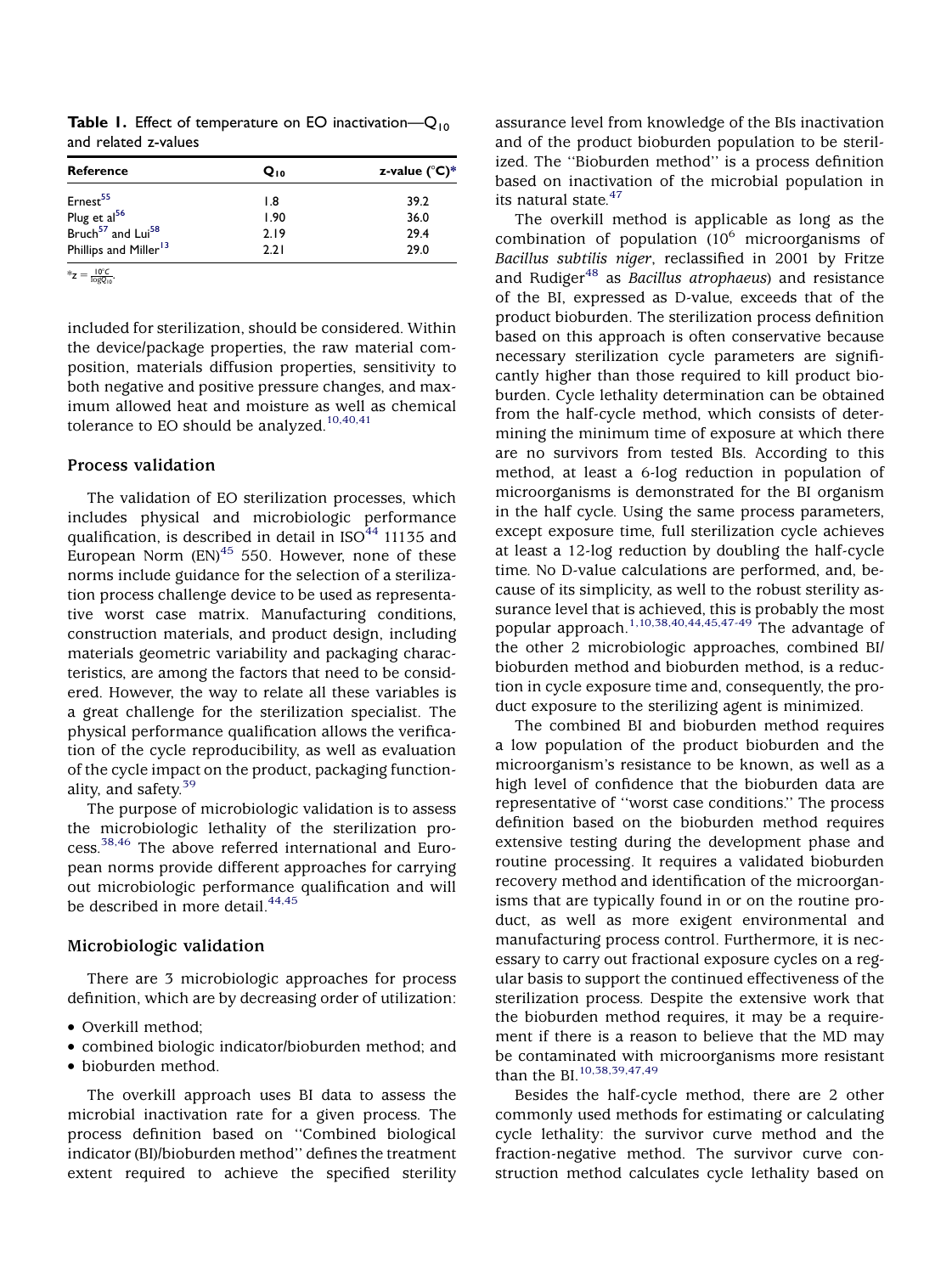enumeration of survival microorganisms, and the fraction-negative method uses growth/no growth data from the sterility tests.

The survivor curve construction is performed by counting microbiologic survivors in terms of colonyforming units, recovered after exposing the microbiologic population to sublethal sterilizing cycles of graded exposures of EO, with all other parameters except time remaining constant. The survivor curve construction should include at least 5 points, imposing increasing exposure times to EO, and the resulting data give the EO exposure time required to achieve a particular prob-ability of survival of the test organism.<sup>[38,44,50](#page-7-0)</sup>

The fraction-negative method is also carried out by exposing BIs to sublethal cycles, but the analysis is done to growth/no growth data from the sterility tests. $44,49,50$  The exposure time required to achieve a specified survival probability of the test organism is calculated from the D-value, using the limited Spearman-Karber procedure, which is the common reference method for international standards. However, there are other commonly used statistical methods, such as the Holcomb-Spearman-Karber procedure, the Stumbo-Murphy-Cochran procedure, or the limited Stumbo-Murphy-Cochran procedure, which can be used under particular conditions,  $38,50$  although an ISO meeting suggested that the Stumbo-Murphy-Cochran procedure was less accurate than the limited Spearman-Karber procedure, and the ISO recommended abandoning the Stumbo-Murphy-Cochran procedure. However, according to Shintani et  $aI$ <sup>[51](#page-7-0)</sup>, the Stumbo-Murphy-Cochran procedure is not less accurate than the limited Spearman-Karber procedure. In fact, the Stumbo-Murphy-Cochran procedure seems superior to the limited Spearman-Karber procedure with the proposed restriction (ie,  $n \ge 50$ ,  $r \ge 1$ ,  $r/n < 0.9$ , where *n* is the number of BIs and  $r$  the number of negative BIs).

Because of its major simplicity, the half-cycle method is more popular than the fraction-negative method, and the least popular is the construction of the survivor curve. However, according to the present regulatory remarks, the microbiologic qualification of a parametric release sterilization, which will be explained later in more detail, should not use the halfcycle method because of the fact that it does not provide sufficient information on lethality kinetics.<sup>[44](#page-7-0)</sup>

## EO STERILIZATION PROCESS OPTIMIZATION

Optimization of EO sterilization processes is a challenge because of the fact that the global competition market requires cost-effectiveness, flexibility, and inherent reduction of overall sterilization process time while continuing to comply with regulatory requirements and product quality. $8,9,11$  Traditionally, most of the EO sterilization production time is taken up with 2 operations, which are when products are held waiting for the microbiologic test results and/or for the validated aeration time to ensure residues levels in compliance with the requirements of ISO 10993-7.[26](#page-6-0) Implementation of parametric release simply eliminates the microbiologic test phase from routine.<sup>[8,9,11,44,45,52](#page-6-0)</sup> Validation of not only sterilization but also the aeration process, with consequent assessment of EO residues in compliance with the requirements of ISO 10993-7,<sup>[26](#page-6-0)</sup> has allowed a reduction in processing time. Furthermore, to get a reduction on EO residuals after sterilization, research in the field of EO diffusion is required. Investigations about comparative efficiencies among different ways of carrying aeration are also lacking.<sup>[8,9,11](#page-6-0)</sup>

To shorten production time, a joint study involving sterilization and aeration processes limits shall be performed. Direct measurement of key process variables, as well as improvements in process design achieved through scientific modelling and experimental evidence, allows development of each process phase and consequent reduction in an overall sterilization process time. EO sterilization process optimization will be explained below in more detail under 3 main topics: parametric release, lethality modelling, and EO diffusion modelling.

#### Parametric market release

Parametric market release is the declaration of product sterilization adequacy based solely on measurement and evaluation of physical process parameters compliant with previously validated parameters.<sup>[8,39,44,45](#page-6-0)</sup> The main difference between parametric and conventional release is the number of process parameters directly measured. According to  $ISO^{44}$  $ISO^{44}$  $ISO^{44}$  11135 and EN[45](#page-7-0) 550 requirements, for conventional release compliance, the parameters that should be directly measured are the time of each phase, the pressure throughout the process, and the headspace temperature. The remaining two critical parameters, humidity and EO concentration, can be quantified indirectly by thermodynamic calculation based on pressure rise and temperature. Acceptance of the 2 indirectly measured parameters is supported by the negative growth of the exposed BIs. According to conventional release procedure, the BIs data integrate and confirm that appropriate levels of heat, water vapor, and EO concentrations have been delivered to the load, as demonstrated during microbiologic validation of the process.[11,44,45](#page-6-0)

The philosophy of parametric release is that once a cycle is validated, using direct analysis of all critical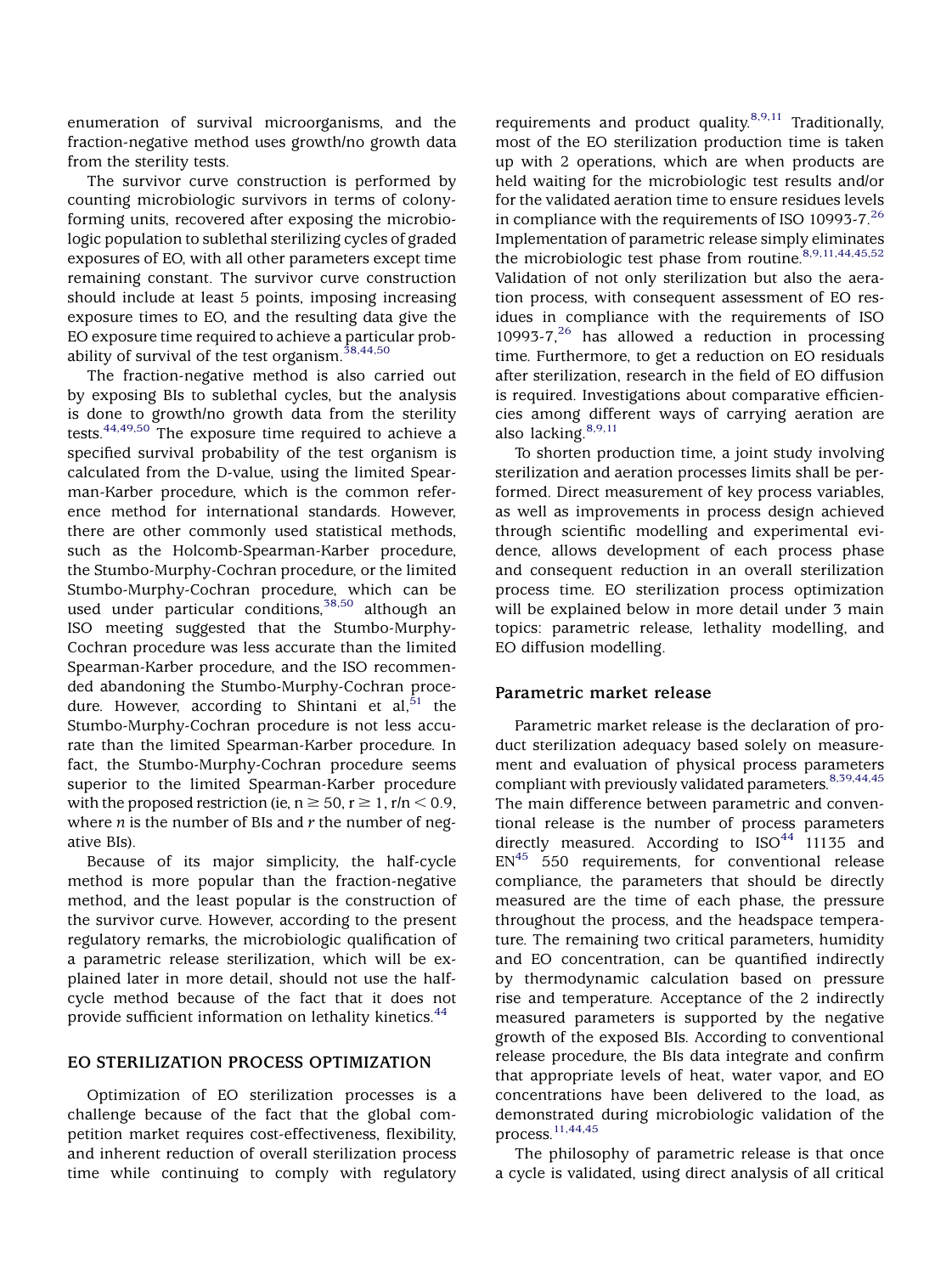process parameters and distribution of microbiologic indicators, the resulting data can be used to define scientifically the approved physical limits of each of the process parameters.[44,45](#page-7-0) Parametric release is, from a scientific point of view as well as from a strategic production standpoint, the preferred choice. In comparison with conventional release, the more thoroughly monitored process parameters give further understanding and stricter sterilization process control, simultaneously reducing costs and bringing a significant flexibility to the process.  $8,11,44,45,52$ 

#### Lethality modelling

The scientific modelling of the EO sterilization cycle allows the definition of optimal microbiologic inactivation conditions. The prediction of accurate D-values and process times, necessary to achieve the target sterility assurance level, allows to reduce cycle times and/or EO concentration and the comparison of effectiveness and equivalency of different sterilization processes. Furthermore, the lethality modelling contributes to the process efficiency and flexibility, and the industrial movement toward parametric release is much more scientifically supported.<sup>[10,40,53](#page-6-0)</sup>

To integrate mathematically the dynamic temperature and concentration conditions effects on inactivation, Rodriguez et  $al<sup>42</sup>$  $al<sup>42</sup>$  $al<sup>42</sup>$  developed the following model for BI spores of Bacillus subtilis niger:

$$
N(t) = \frac{N(t=0)}{e^{\left[k_{T_R}\int\limits_0^t C(t)^n + 10\frac{T(t)-T_R}{z}dt\right]}}
$$
(1)

where  $C$ , EO concentration;  $C(t)$ , EO concentration as a function of time;  $k$ , rate constant;  $N$ , number of survivors;  $N(t)$ , number of survivors as function of time; t, time; T, temperature;  $T(t)$ , temperature as a function of time;  $T_R$ , reference temperature; *n*, exponent; and *z*, temperature increase required to reduce the decimal reduction time (D-value) by 90%.

The model was validated under the following conditions: 15% to 90% RH, 200 to 1200 mg/L of EO gas, and z-value of 29,  $4^{\circ}$ C.<sup>[42](#page-7-0)</sup> The same authors also deduced an expression for determining the accumulated lethality (equivalent process time) of an EO sterilization process $42$ :

$$
F_{T_R,C_R,z} = \frac{1}{C_R^n} \int\limits_0^t C(t)^n 10^{\frac{T(t)-T_R}{z}} dt \tag{2}
$$

where  $C_R$ , reference EO concentration; F, exposure time at  $T_R$  and  $C_R$  that would cause the same lethal effect as the  $T(t)$  and  $C(t)$  temperature regimes—equivalent process time.

Mosley et al<sup>10</sup> criticized equation 2, referring that, although it is mathematically correct, it is unusable in the given format because of the fact that EO concentrations cannot be defined by any reasonable equation. Although an  $n = 1$  was suggested, no solution for *n* was proposed.

Mosley et  $al^{10}$  enlarged the scientific modelling of EO sterilization by deducing another mathematical approach that allows the calculation of equivalent time, based on reference values for EO concentration  $(C_R)$ and temperature  $(T_R)$ , for different EO concentration and/or temperature conditions:

$$
F_{C_R,T_R} = \left(10^{\log t_{T_R}}\right) \frac{C}{C_R}
$$

and,

$$
\log t_{T_R} = \log t_T + \frac{(T - T_R)}{z} \tag{3}
$$

where  $t_T$ , time at a given constant temperature  $T$ ; and  $t_{\text{Ts}}$ , time at reference temperature. The same investigators also developed another equation to determine accumulated equivalent time, where conditions are changing for EO concentration and/or temperature:

$$
F_{C_R,T_R} = \sum_{i=1}^n F_i = \sum_{i=1}^n \Biggl( 10^{\left[ \log t_{T_i} + \frac{1}{2}(T_i - T_R) \right]} \Biggr) \frac{C_i}{C_R} \tag{4}
$$

where i, process step, for which the EO concentration and temperature are constant; and  $n$ , total number of process steps.

According to Mosley et al,  $54$  greater errors can be associated with calculated integrated lethalities for steam processes because z-values are lower and more variable under steam sterilization.

The mathematical models above presented are essential for designing EO sterilization processes. Optimization and validation of the different methodologies are a requirement.

### EO diffusion modelling

The study of EO diffusion from the sterilizer headspace to the articles and through the articles is a challenge matter. Once well understood and defined, efficiency comparison among different aeration methodologies, and prediction of the dynamic distribution of EO concentration within the load, with the purpose to define the specific relationship between EO concentration and process lethality as well as to diminish EO residuals after sterilization, will be possible. However, despite the interest of this kind of studies, investigations in this field are almost inexistent. Once the modelling of accumulated lethality, as well as the modelling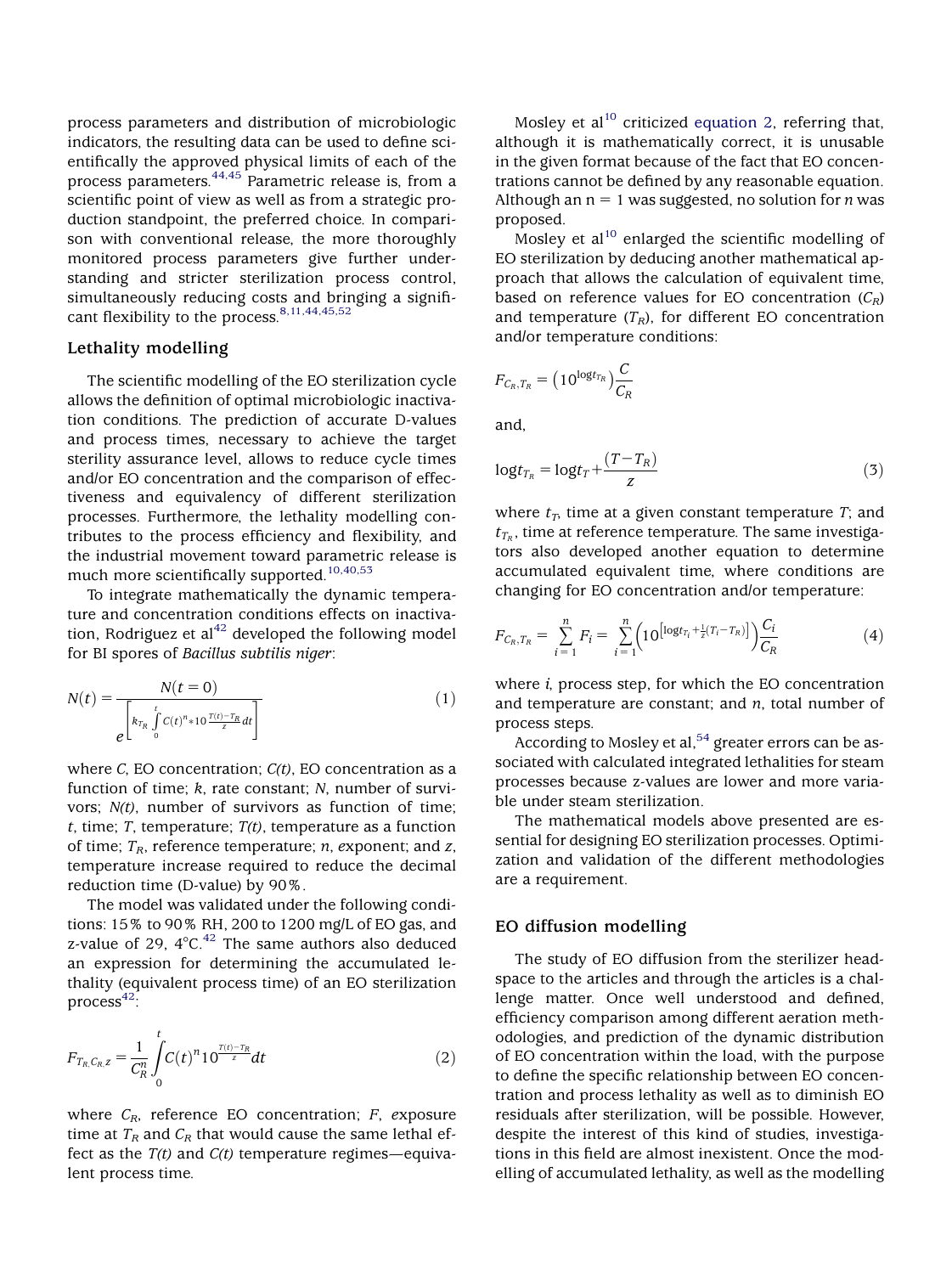<span id="page-6-0"></span>of EO diffusion according to different matrices, is fully comprehended, then new approaches for design, validation, and routine control of the EO sterilization processes will occur.

#### FINAL REMARKS

EO sterilization is a key issue for current medical device designs, and a considerable amount of work concerning this topic has been published. Experimental evidence and scientific modelling have allowed significant improvements on each process phase, resulting in overall reduction of sterilization process time, without compromising the delivery of sterile and safe products to the market.

Further developments are needed in terms of understanding the microbiologic inactivation kinetics under EO sterilization process conditions. In parallel, there is much to be done to understand EO diffusion behavior on different materials. The ability to predict the dynamic distribution of EO concentration within the load being sterilized would allow the estimation of theoretical sterilizing EO concentrations.

Comparison of effectiveness and equivalency of different aeration methodologies are also required. In the same context, it is also critical that the development of reliable risk-assessment analysis for EO and related residuals mature.

In terms of speed to the market and despite the great advances already achieved, EO sterilization and its unique capabilities are still in progress. Regarding newer and future developments on MD sterilization methodologies, it is essential to compare them against the characteristics of an ideal lowtemperature  $(<60^{\circ}C$ ) sterilant, which includes highefficacy, rapid activity, strong penetrability, material compatibility, nontoxicity, adaptability, ability to withstand an organic load, monitoring capability, and costeffectiveness.

#### **References**

- 1. Rutala WA, Weber DJ. Infection control: the role of disinfection and sterilization. J Hosp Infect 1999;43(Suppl):S43-55.
- 2. Anonymous. The future of low-temperature sterilization technology safety, economics and the environment. Pamphlet, Newport Beach, CA: Communicore; 1996.
- 3. Rutala WA, Gergen MF, Weber DJ. Comparative evaluation of the sporicidal activity of new low-temperature sterilization technologies: ethylene oxide, 2 plasma sterilization systems, and liquid peracetic acid. Am J Infect Control 1998;26:393-8.
- 4. Feldman LA, Hui HK. Compatibility of medical devices and materials with low-temperature hydrogen peroxide gas plasma. Medical Device and Diagnostic Industry Magazine December 1997.
- 5. Fairand BP, Gillis JR, Mosley GA, Mowitt S. Industrial sterilization for medical devices. Washington, DC: Association for the Advancement of Medical Instrumentation; October 2003.
- 6. Barker J. Ethylene oxide sterilization update. Med Device Technol 1995;6:23-4.
- 7. Hucker G, Axel K. Validation of ethylene oxide-sterilization using a new measuring system. Biomedizinische Technik 2001;46:150-3.
- 8. Strain P, Young WT. Ethylene-oxide sterilization aids speed to market—process developments reduce process times. Med Device Technol 2004;15:18-9.
- 9. Strain P, Young B. Methods to reduce sterilization process time. Med Design Technol December 2004;17-8.
- 10. Mosley GA, Gillis JR, Whitbourne JE. Calculating equivalent time for use in determining the lethality of EtO sterilization processes. Medical Device and Diagnostic Industry Magazine February 2002.
- 11. Sordellini PJ, Bonanni FR, Fontana GA. Optimizing EtO sterilization. Medical Device and Diagnostic Industry Magazine August 2001.
- 12. Bommer J, Ritz E. Ethylene oxide (ETO) as a major cause of anaphylactoid reactions in dialysis [review] Artif Organs 1987;11:111-7.
- 13. Phillips GB, Miller WS. Industrial sterilization. Durham, NC: Becton Dickinson Company and Duke University Press; 1973. p. 239-82.
- 14. Poothulil J, Shimizu A, Day RP, Dolovich J. Anaphylaxis from the product(s) of ethylene oxide gas. Ann Intern Med 1975;82:58-60.
- 15. Grammer LC, Shaughnessy MA, Paterson BF, Patterson R. Characterization of an antigen in acute anaphylactic dialysis reaction: Ethylene oxide-altered human serum albumin. J Allergy Clin Immunol 1985; 76:670-5.
- 16. Swenberg JA, Ham A, Koc H, Morinello E, Ranasinghe A, Tretyakova N, Upton PB, Wu Kuen-Yuh. DNA adducts: effects of low exposure to ethylene oxide, vinyl chloride and butadiene. Mutat Res 2000; 464:77-86.
- 17. D'Ambrosio FP, Savica V, Gangemi S, Ricciardi L, Bagnato GF, Santoro D, Cuzzocrea S, Bellinghieri G. Ethylene oxide allergy in dialysis patients. Nephrol Dial Transplant 1997;12:1461-3.
- 18. Festa RM. Ethylene oxide: The way we choose to go. Available at: [http://www.infectioncontroltoday.com/articles/131bpract.html.](http://www.infectioncontroltoday.com/articles/131bpract.html) Accessed February 26, 2007.
- 19. NIOSH Current Intelligence Bulletin 35. Ethylene Oxide (EtO). DHHS (NIH) Publication No. 81-130. Cincinnati, OH: Department of Health and Human Services; 1981. p. 22.
- 20. Angerer J, Bader M, Kramer A. Ambient and biochemical effect monitoring of workers exposed to ethylene oxide. Int Arch Occup Environ Health 1998;71:14-8.
- 21. NOHSC: 3016. Guidance note for safe use of ethylene oxide in sterilisation/fumigation processes; 1992.
- 22. International Programme on Chemical Safety: environmental health criteria for ethylene oxide. World Health Organization: Geneva; 1985
- 23. Furuhashi M, Miyamae T. Ethylene oxide sterilization of medical devices—with special reference to the sporicidal activity and residual concentration of ethylene oxide and its secondary products. Bull Tokyo Med Dent Univ 1982;29:23-35.
- 24. Buben I, Melichercíková V, Novotná N, Svitáková R. Problems associated with sterilization using ethylene oxide: residues in treated materials. Cent Eur J Public Health 1999;4:197-202.
- 25. Centola DT, Ayoub KI, Lao NT, Lu HTC, Page BFJ. Variables affecting simulated use determination of residual ethylene oxide in medical devices. J AOAC Int 2001;84:512-8.
- 26. ISO 10993-7. Biological evaluation of medical devices. Part 7: ethylene oxide sterilization residuals. Porto, Portugal: International Standard Norm; 1995.
- 27. Peacock R. Ethylene oxide sterilization: the way ahead. Med Device Technol 1999;10:24-6.
- 28. Baier RE, Meyer AE, Akers CK, Netielle JR, Maanaghan M, Carter JM. Degradative effects of conventional steam sterilization on biomaterial surfaces. Biomaterials 1982;3:241-5.
- 29. The effect of sterilization methods on plastic and elastomers. New York: Plastic Design Library Handbook Series; 1996.
- 30. Gorna K, Gogolewski S. The effect of  $\gamma$  radiation on molecular stability and mechanical properties of biodegradable polyurethanes for medical applications. Polymer Degradation Stability 2003;79: 465-74.